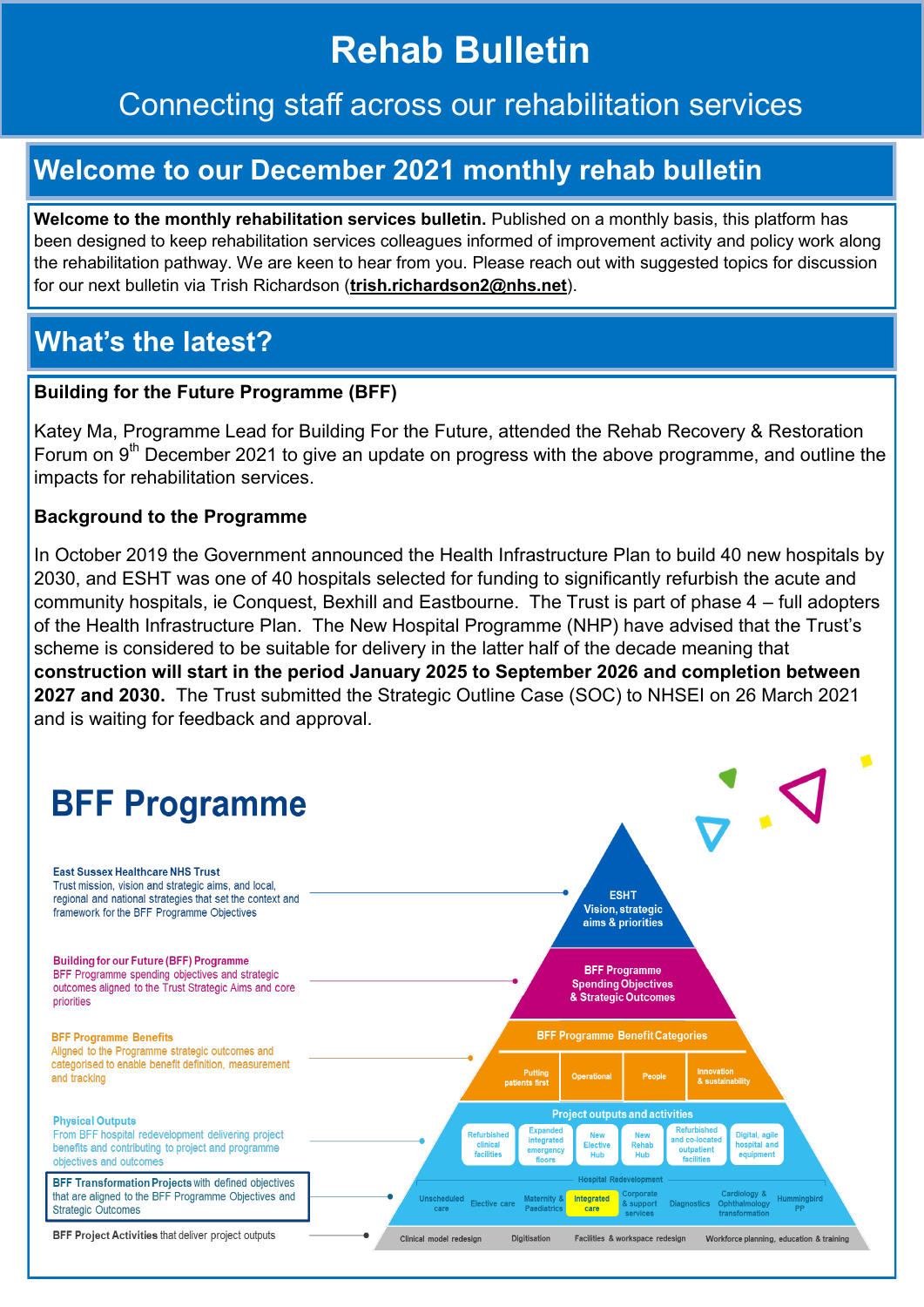#### **Next Steps**

Work has commenced on developing the **clinical models of care and pathways** that can deliver the Trust vision and continue to meet the needs of our local population in the future. The clinical models of care will inform the design of the hospital buildings and infrastructure at all three centres. Nine transformation projects are in progress, including one for **integrated care** which incorporates CHIC division (80%) but also includes other community service providers within other divisions.

The Trust is committed to being an integrated acute and community provider and a set of guiding planning principles for hospital redevelopment have been drawn up:

## **Core planning principles for BFF**

- Minimum of 71% single rooms, increased number of bathrooms
- Standardised, repeatable room design that is flexible and adaptable for future requirements
- Separation of elective and emergency flows
- Enhance clinical co-locations and adjacencies
- Enhance same day emergency care
- Enhance integration between acute and community and shift acute activity into the community where appropriate
- Application of digital technologies
- Separation of clinical and administrative areas, where appropriate
- Enhanced staff facilities including rest areas and wellbeing space

These are supported by a set of enablers including estates, digital transformation, workforce, skill-mix and finance/investment to support delivery.

#### **Integrated Care Strategy**